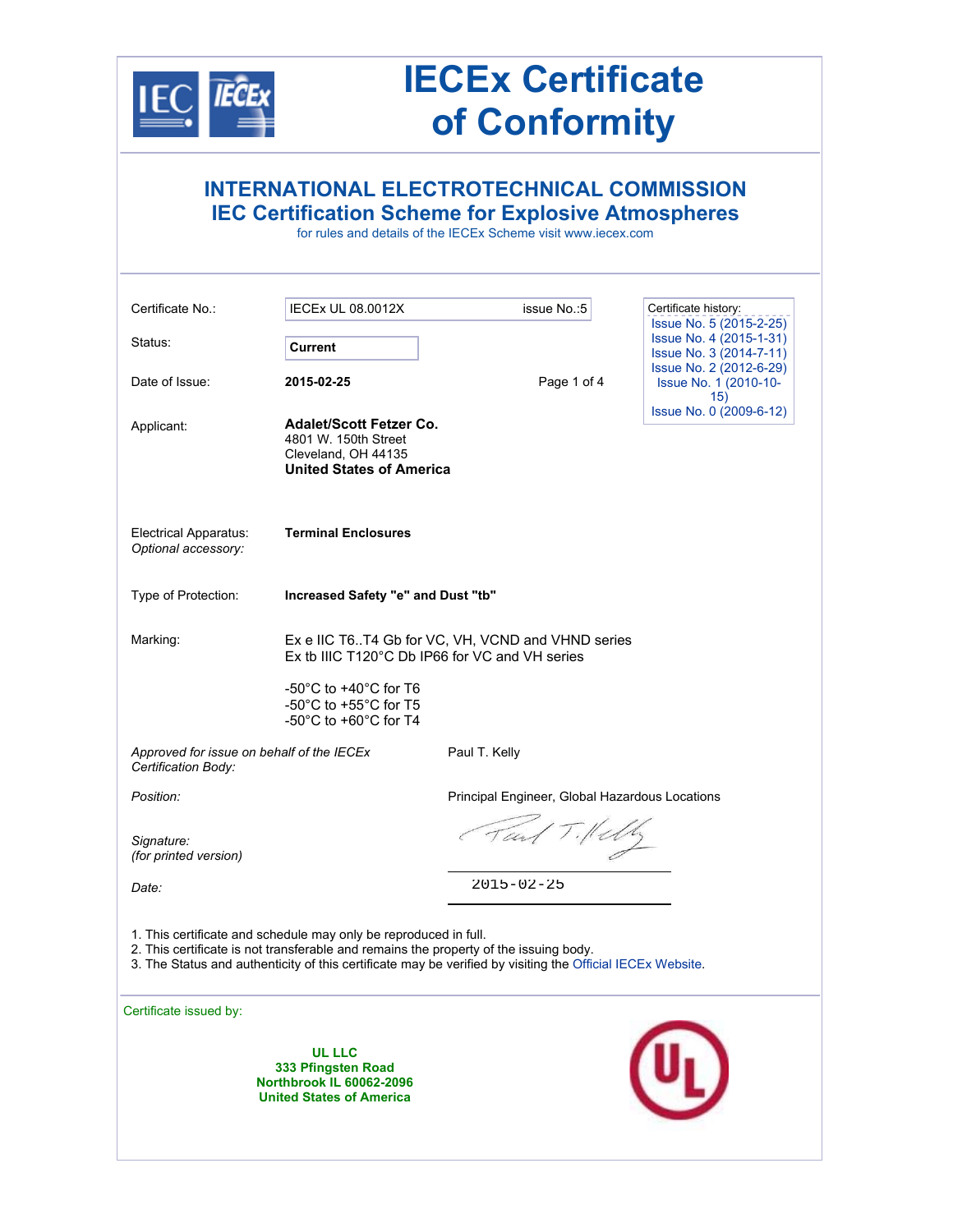| <b>IECEx Certificate</b><br>of Conformity    |                                                                                                                  |                                                                                                                                                                                                                                                                                                                                                                             |  |  |
|----------------------------------------------|------------------------------------------------------------------------------------------------------------------|-----------------------------------------------------------------------------------------------------------------------------------------------------------------------------------------------------------------------------------------------------------------------------------------------------------------------------------------------------------------------------|--|--|
| Certificate No.:                             | <b>IECEX UL 08.0012X</b>                                                                                         |                                                                                                                                                                                                                                                                                                                                                                             |  |  |
| Date of Issue:                               | 2015-02-25                                                                                                       | Issue No.: 5                                                                                                                                                                                                                                                                                                                                                                |  |  |
|                                              |                                                                                                                  | Page 2 of 4                                                                                                                                                                                                                                                                                                                                                                 |  |  |
| Manufacturer:                                | <b>Adalet/Scott Fetzer Co.</b><br>4801 W. 150th Street<br>Cleveland, OH 44135<br><b>United States of America</b> |                                                                                                                                                                                                                                                                                                                                                                             |  |  |
| Additional Manufacturing location<br>$(s)$ : |                                                                                                                  |                                                                                                                                                                                                                                                                                                                                                                             |  |  |
| as amended.                                  | covered by this certificate, was assessed and found to comply with the IECEx Quality system requirements. This   | This certificate is issued as verification that a sample(s), representative of production, was assessed and tested and<br>found to comply with the IEC Standard list below and that the manufacturer's quality system, relating to the Ex products<br>certificate is granted subject to the conditions as set out in IECEx Scheme Rules, IECEx 02 and Operational Documents |  |  |
| <b>STANDARDS:</b>                            | documents, was found to comply with the following standards:                                                     | The electrical apparatus and any acceptable variations to it specified in the schedule of this certificate and the identified                                                                                                                                                                                                                                               |  |  |
| IEC 60079-0: 2011<br>Edition: 6.0            | Explosive atmospheres - Part 0: General requirements                                                             |                                                                                                                                                                                                                                                                                                                                                                             |  |  |
| IEC 60079-31:2008<br>Edition: 1              | Explosive atmospheres - Part 31: Equipment dust ignition protection by enclosure 't'                             |                                                                                                                                                                                                                                                                                                                                                                             |  |  |
| IEC 60079-7: 2006-07<br>Edition: 4           | Explosive atmospheres - Part 7: Equipment protection by increased safety "e"                                     |                                                                                                                                                                                                                                                                                                                                                                             |  |  |
|                                              | expressly included in the Standards listed above.                                                                | This Certificate does not indicate compliance with electrical safety and performance requirements other than those                                                                                                                                                                                                                                                          |  |  |
| <b>TEST &amp; ASSESSMENT REPORTS:</b>        |                                                                                                                  | A sample(s) of the equipment listed has successfully met the examination and test requirements as recorded in                                                                                                                                                                                                                                                               |  |  |
|                                              |                                                                                                                  |                                                                                                                                                                                                                                                                                                                                                                             |  |  |
| Test Report:                                 |                                                                                                                  |                                                                                                                                                                                                                                                                                                                                                                             |  |  |
| US/UL/ExTR08.0014/00<br>US/UL/ExTR08.0014/03 | US/UL/ExTR08.0014/01<br>US/UL/ExTR08.0014/04                                                                     | US/UL/ExTR08.0014/02<br>US/UL/ExTR08.0014/05                                                                                                                                                                                                                                                                                                                                |  |  |
| <b>Quality Assessment Report:</b>            |                                                                                                                  |                                                                                                                                                                                                                                                                                                                                                                             |  |  |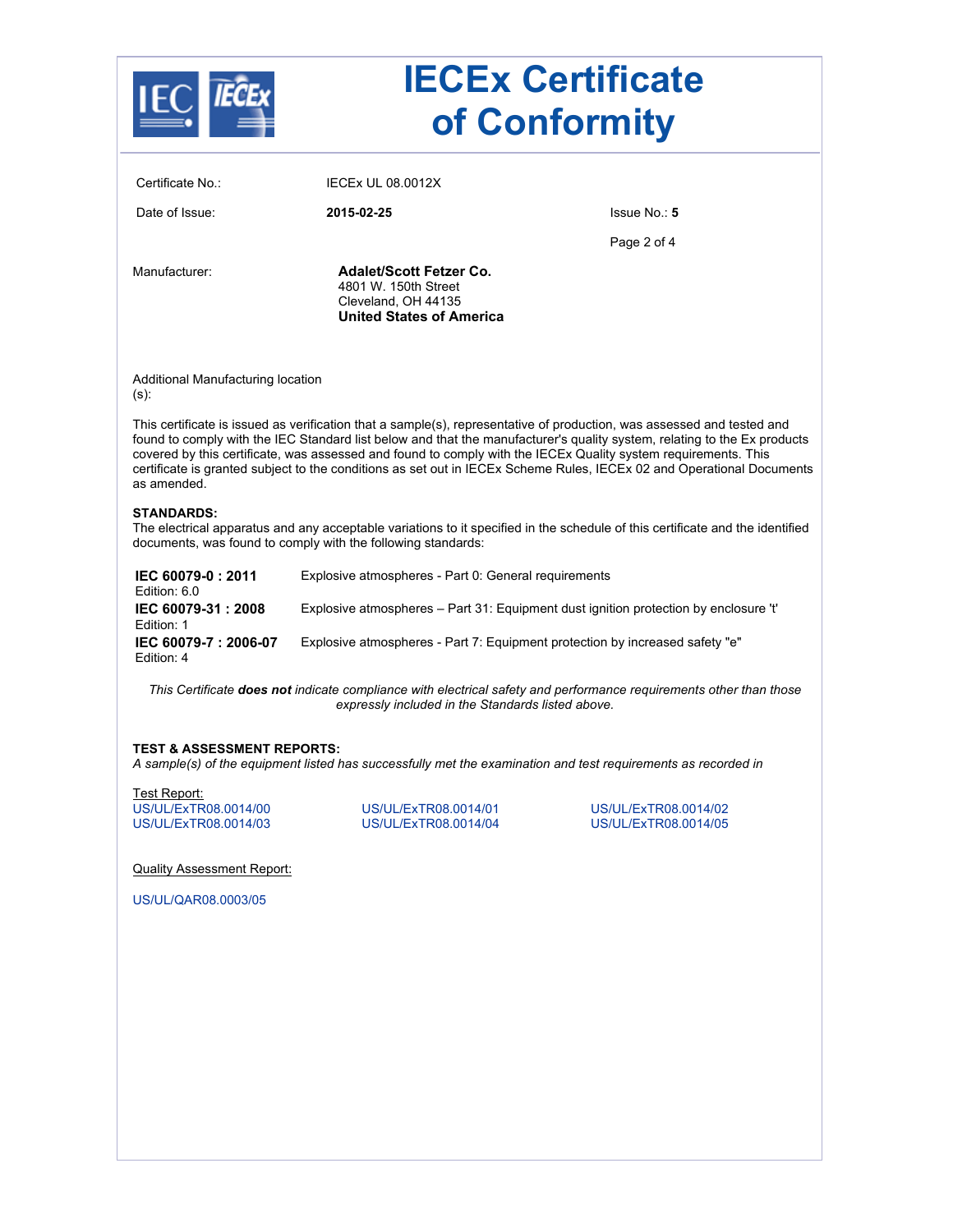|                                                   | <b>IECEx Certificate</b><br>of Conformity                         |                                                                                                                                                                                                                                                                                                                                          |  |  |
|---------------------------------------------------|-------------------------------------------------------------------|------------------------------------------------------------------------------------------------------------------------------------------------------------------------------------------------------------------------------------------------------------------------------------------------------------------------------------------|--|--|
| Certificate No.:                                  | <b>IECEX UL 08.0012X</b>                                          |                                                                                                                                                                                                                                                                                                                                          |  |  |
| Date of Issue:                                    | 2015-02-25                                                        | Issue No.: 5                                                                                                                                                                                                                                                                                                                             |  |  |
|                                                   |                                                                   | Page 3 of 4                                                                                                                                                                                                                                                                                                                              |  |  |
|                                                   | <b>Schedule</b>                                                   |                                                                                                                                                                                                                                                                                                                                          |  |  |
| <b>EQUIPMENT:</b>                                 | Equipment and systems covered by this certificate are as follows: |                                                                                                                                                                                                                                                                                                                                          |  |  |
|                                                   | enclosure may be mounted in a vertical or horizontal position.    | These devices are increased safety and dust protected terminal enclosures constructed out of brushed finish<br>316L stainless steel and are available in various sizes and depths. The enclosures consist of a cover, hinge<br>assembly, body, external and internal grounding lugs, gland plates, gaskets and welded mounting lugs. The |  |  |
| See Annex for Nomenclature.                       |                                                                   |                                                                                                                                                                                                                                                                                                                                          |  |  |
|                                                   |                                                                   |                                                                                                                                                                                                                                                                                                                                          |  |  |
|                                                   |                                                                   |                                                                                                                                                                                                                                                                                                                                          |  |  |
|                                                   |                                                                   |                                                                                                                                                                                                                                                                                                                                          |  |  |
|                                                   |                                                                   |                                                                                                                                                                                                                                                                                                                                          |  |  |
|                                                   |                                                                   |                                                                                                                                                                                                                                                                                                                                          |  |  |
|                                                   |                                                                   |                                                                                                                                                                                                                                                                                                                                          |  |  |
|                                                   | <b>CONDITIONS OF CERTIFICATION: YES as shown below:</b>           |                                                                                                                                                                                                                                                                                                                                          |  |  |
| Please see Annex for Conditions of Certification. |                                                                   |                                                                                                                                                                                                                                                                                                                                          |  |  |
|                                                   |                                                                   |                                                                                                                                                                                                                                                                                                                                          |  |  |
|                                                   |                                                                   |                                                                                                                                                                                                                                                                                                                                          |  |  |
|                                                   |                                                                   |                                                                                                                                                                                                                                                                                                                                          |  |  |
|                                                   |                                                                   |                                                                                                                                                                                                                                                                                                                                          |  |  |
|                                                   |                                                                   |                                                                                                                                                                                                                                                                                                                                          |  |  |
|                                                   |                                                                   |                                                                                                                                                                                                                                                                                                                                          |  |  |
|                                                   |                                                                   |                                                                                                                                                                                                                                                                                                                                          |  |  |
|                                                   |                                                                   |                                                                                                                                                                                                                                                                                                                                          |  |  |
|                                                   |                                                                   |                                                                                                                                                                                                                                                                                                                                          |  |  |
|                                                   |                                                                   |                                                                                                                                                                                                                                                                                                                                          |  |  |
|                                                   |                                                                   |                                                                                                                                                                                                                                                                                                                                          |  |  |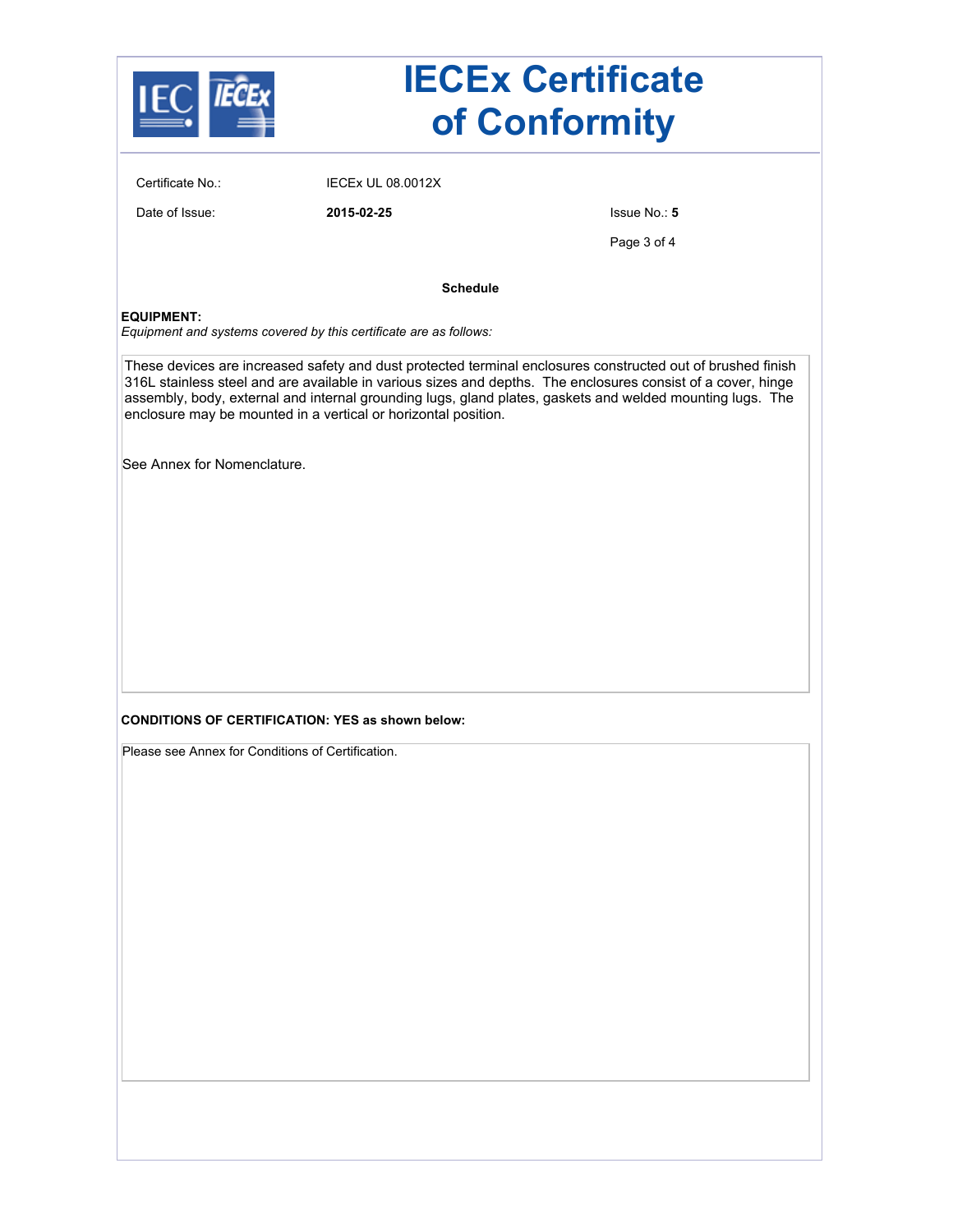

## **IECEx Certificate of Conformity**

Certificate No.: IECEx UL 08.0012X

Date of Issue: **2015-02-25** Issue No.: **5**

Page 4 of 4

#### **DETAILS OF CERTIFICATE CHANGES (for issues 1 and above):**

Issue 1: Addition of model.

Issue 2: Nomenclature was updated to increase the enclosure depth. New latch construction was evaluated.

Issue 3: Updating to the latest standards and the addition of new terminal blocks.

Issue 4: The addition of the VCND and VHND models.

Issue 5: Updating DS589TB, DS869ND and DS869for the populated VC/VH enclosures to include new terminal block options.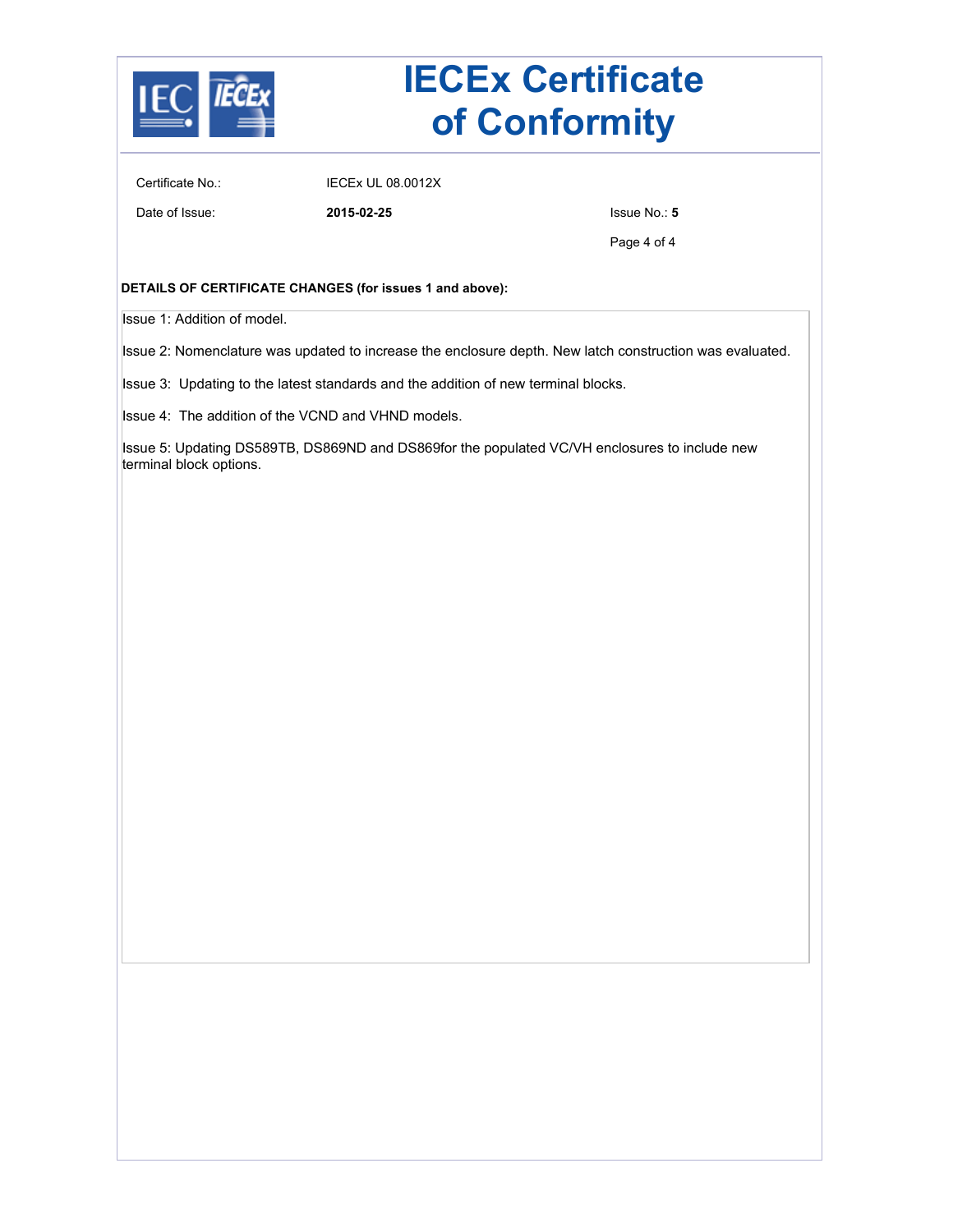## **Annex for IECEx UL 08.0012X Issue 5:**

| VC4X6 |                | 09 06 05 H |      | A |
|-------|----------------|------------|------|---|
|       | $\blacksquare$ | <b>IV</b>  | V VI |   |

- I. Basic Enclosure Designation VC4X Brushed Finish Stainless Steel 304 VC4X6 – Brushed Finish Stainless Steel 316L VCND4- Cold Rolled/Hot Rolled Carbon Steel VCND4X – Brushed Finish Stainless Steel 304 VCND4X6 – Brushed Finish Stainless Steel 316L
- II. Enclosure Length XX – Any two-digit number (30 maximum)
- III. Enclosure Width XX – Any two-digit number (30 maximum)
- IV. Enclosure Depth XX – Any two-digit number (16 maximum)
- V. Mounting Feet H – Horizontal V - Vertical
- VI. Gland Plate Location
	- A Gland Plate on Top Side
	- B Gland Plate on Bottom Side
	- C Gland Plate on Left Side
	- D Gland Plate on Right Side

| VH4X6 | ი | 10 | 08 | A |
|-------|---|----|----|---|
|       |   | Ш  | IV | v |

- I. Basic Enclosure DesignationVH4X Brushed Finish Stainless Steel 304 VH4X6 – Brushed Finish Stainless Steel 316L VHND4- Cold Rolled/Hot Rolled Carbon Steel VHND4X – Brushed Finish Stainless Steel 304 VHND4X6 – Brushed Finish Stainless Steel 316L
- II. Enclosure Length XX – Any two-digit number (30 maximum)
- III. Enclosure Width XX – Any two-digit number (30 maximum)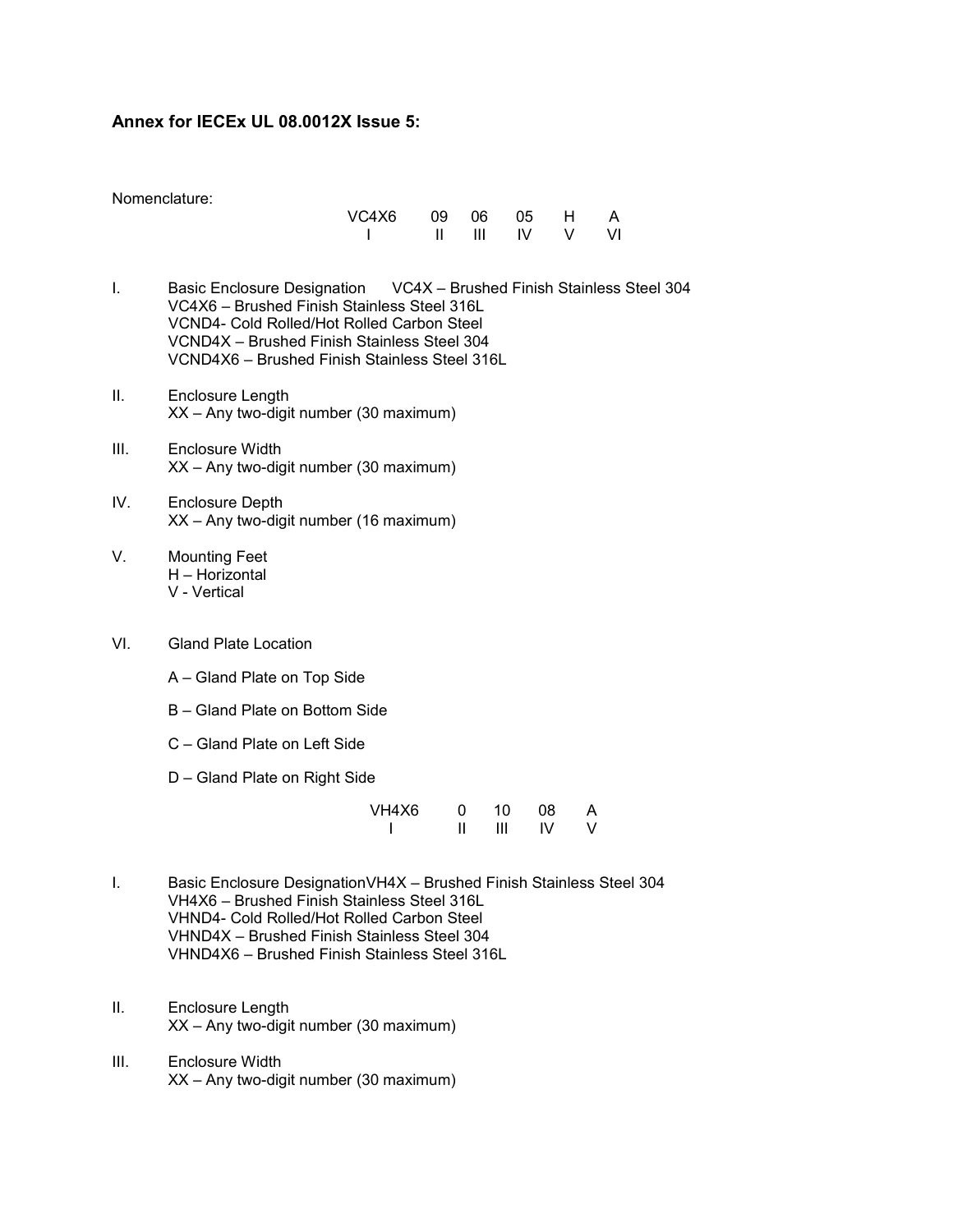- IV. Enclosure Depth XX – Any two-digit number (16 maximum)
- V. Gland Plate Location
	- A Gland Plate on Top Side
	- B Gland Plate on Bottom Side
	- C Gland Plate on Left Side
	- D Gland Plate on Right Side

The terminal blocks detailed in the table below were certified under their applicable IECEx certificates. Technical Differences were evaluated and found satisfactory- for detail see ExTR.

| <b>MFG</b>        | <b>Model</b>                | Certificate No.              | <b>issue</b> | <b>IEC</b><br>60079-0 | <b>IEC</b><br>60079-7 |
|-------------------|-----------------------------|------------------------------|--------------|-----------------------|-----------------------|
|                   |                             |                              |              | <u>rev</u>            | <u>rev</u>            |
| <b>WEIDMULLER</b> | SAK/KrG 2.5/35              | <b>IECEX KEM</b><br>06.0014U | $\Omega$     | 2004                  | 2001                  |
| <b>WEIDMULLER</b> | * ZDU, ZDK,<br><b>ZPE</b>   | <b>IECEX ULD</b><br>05.0009U | 1            | 2004                  | 2001                  |
| <b>WEIDMULLER</b> | <b>SAKK</b>                 | <b>IECEX SIR</b><br>05.0032U | 0            | 2004                  | 2001                  |
| <b>WEIDMULLER</b> | WDU, WDK, WPE<br>$2.5 - 70$ | <b>IECEX ULD</b><br>05.0008U | 0            | 2004                  | 2001                  |
| <b>WEIDMULLER</b> | <b>WDU 2.5T/C</b>           | <b>IECEX SIR</b><br>05.0039U | $\mathbf 0$  | 2004                  | 2001                  |
| <b>WEIDMULLER</b> | <b>WFF</b>                  | <b>IECEX KEM</b><br>07.0053U | 0            | 2004                  | 2001                  |
| <b>WEIDMULLER</b> | ZB w/o<br>insulation        | IECEXULD13.0005U             | $\mathbf 0$  | 2007                  | 2006                  |
| <b>ROCKWELL</b>   | 1492-J                      | <b>IECEX ULD</b><br>06.0015U | 1            | 2004                  | 2001                  |
| <b>ROCKWELL</b>   | * 1492-L                    | <b>IECEX ULD</b><br>06.0014U | $\mathbf 0$  | 2004                  | 2001                  |